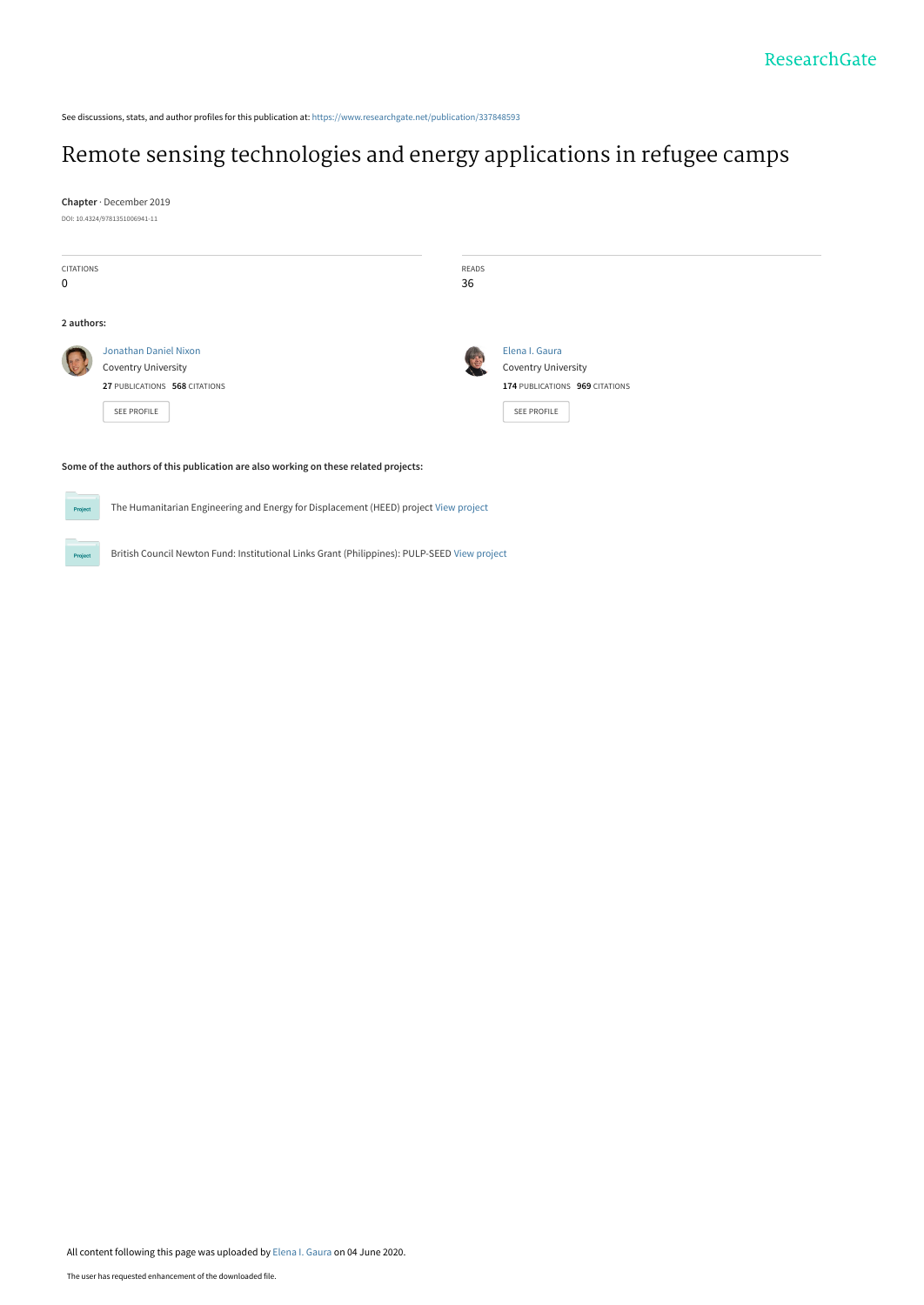# **10 Remote sensing technologies**  and energy applications in AU: Please **refugee camps**

⊕

*Jonathan Daniel Nixon and Elena* G

answer the attached queries for this chapter on the proof. Thank you!

0

⊕

# **Challenges to energy interventions for electricity, lighting and cooking**

The humanitarian sector lacks data on the success of historical energy interventions and the paucity of data is regularly decried by major actors working on humanitarian energy (for example UNHCR, 2014). Wireless sensors and communication technology offer one potential remedy. Even though energy and cooking issues present in camps have been reported as far back as 1995, it is only since renewable energy technologies have become more established and cost competitive, that solutions and innovations based on these technologies have started to become more widespread (Bellanca, 2014).

In recent years there has been a particular need for data on the use of diesel generators, which are extremely prevalent in the humanitarian sector and often expensive, polluting and inefficiently run (Grafham and Lahn, 2018). It is not recommended that diesel gensets are operated below 50% of their rated load to avoid component damage and reduced efficiencies, but evidence suggests that a lack of understanding on diesel gensets in humanitarian settings means they are often over- or under-loaded in camps, with data on fuel consumption, running hours and servicing not being properly monitored or reported (Grafham and Lahn, 2018). As a result, the cost of generating electricity in UN compounds has been estimated to be very high at around 0.60 \$/kWh (WFP, 2017), with an estimated \$620 million being spent in 2017 on diesel for electricity generation (and associated maintenance) (Grafham and Lahn, 2018). It is thought that over 450 million could have been saved by implementing afordable alternative technologies and well-established better practices (Grafham and Lahn, 2018). A lack of data on seasonal and diurnal load variations can also make it particularly difficult to provide reliable and cost-efective energy services, which could be easily monitored and reported.

But replacing these diesel generators with alternative renewable energy technologies has not always proved easy and past interventions have had varying degrees of success. Guidelines for the use of portable and modular off-grid solar photovoltaic (PV) systems to provide emergency relief are relatively well-established; however larger micro-grid systems have only just started to be utilised, and

 $\textcolor{blue}{\bigcirc}$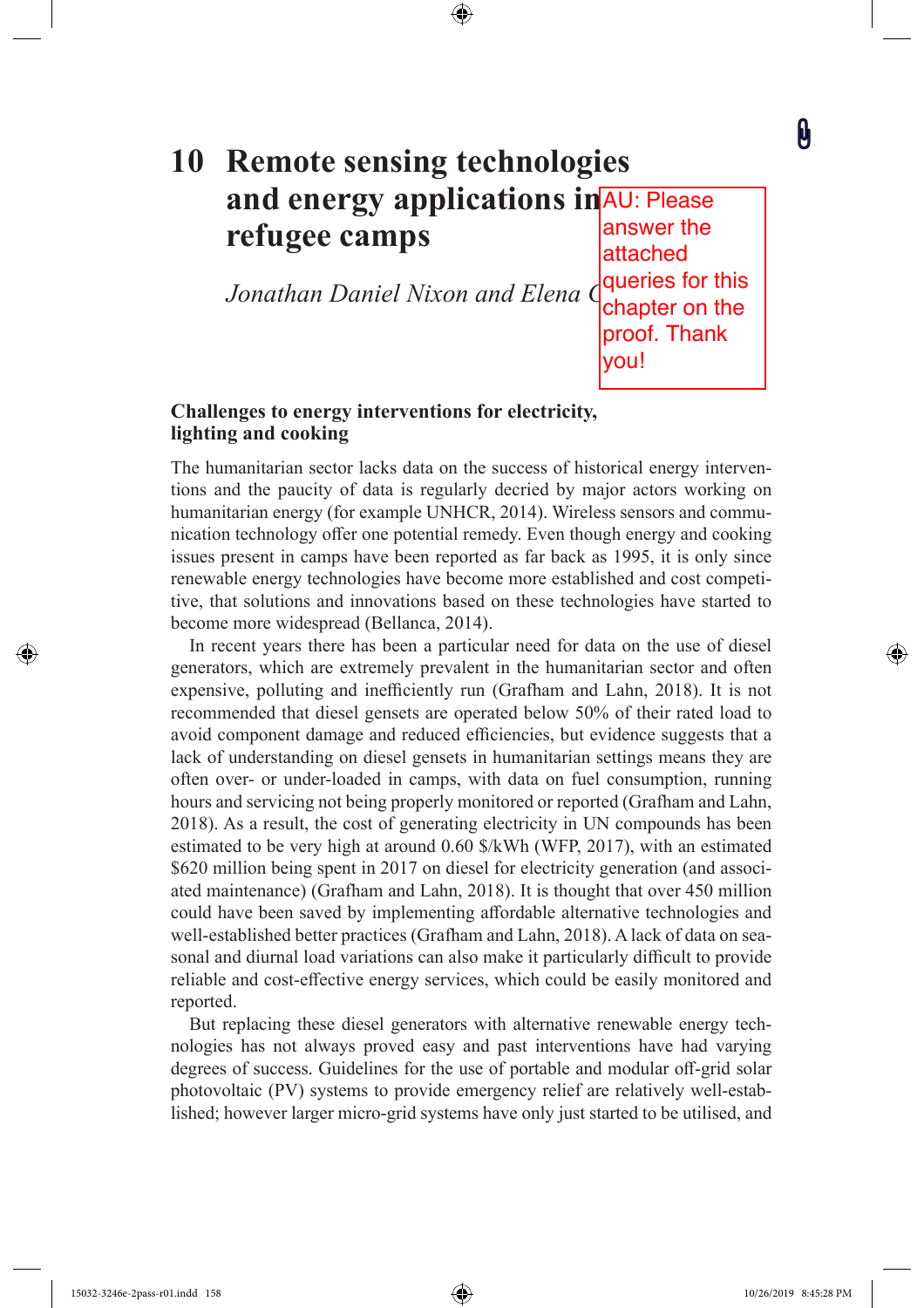research on their operating and implementation in camp setting is limited. The IKEA Foundation's Brighter Lives for Refugees Programme (IKEA Foundation) funded the world's frst PV power plant, located in Jordan's Azraq refugee camp, in 2017; and the largest refugee camp PV power plant funded by the German government, followed soon after, located in Jordan's Za'atari refugee camp (Hashem, 2017). Ossenbrink et al. (2018) examined why PV systems have not been adopted more widely in camps. They evaluate PV systems for a range of camp settings highlighting how much lower energy costs would be in comparison to diesel and grid electricity. Following consultation with experts and humanitarian agencies, they attribute the lack of PV systems to be a result of a limited awareness on potential cost and emission savings, suggesting that expertise in the humanitarian sector and in the feld need to be improved.

⊕

There have been numerous instances of difficulties with using PV technology for street lighting, water pumping and solar lanterns. Lahn and Grafham (2015) review a number of energy projects in refugee camps, identifying that a lack of social and cultural understanding and poor maintenance are often major causes of project failures. Streetlights in Kutupalong refugee camp in Bangladesh were found to be poorly maintained and limited uptake was reported for new solar, energy efficient and gas cookers were highlighted on projects in Burkina Faso, Eritrea and Niger respectively (Lahn and Grafham (2015). The majority of PVbased water pumping solutions in Uganda have been found to reduce costs in comparison to diesel gensets or water trucking  $(Llario, 2017)^1$  and solar-genset hybrids have proven popular for water pumping in many humanitarian settings across Sub-Saharan Africa. However, a lack of water level monitoring and theft of PV panels have been frequent problems. A number of solar-based water pumping stations have also stopped working due to a lack of maintenance. Where systems have been working well, an infux of more people to the area has meant that some systems are now undersized. Aste et al. (2017) investigated a number of hybrid electric systems in use in informal refugee settlements in Lebanon. They identifed a lack of local skills to deal with technical issues as they arose. They stressed that monitoring is crucial to deal with unexpected operating conditions when making energy interventions in informal settlements.

Biomass systems have focused on using alternative feedstocks directly for cooking purposes (e.g., pellets or briquettes) or converting a waste feedstock (e.g., food or sewage waste) into a biogas, which can be used for cooking or electricity generation. Biogas units have attracted interest as they have the potential to address multiple issues related to waste and agricultural management, sanitation and energy supply. However, biogas systems trialled in camps have had mixed success. In Haiti, a biogas system comprising of five digesters connected to 60 toilets was built by a nongovernmental organisation (NGO) to provide gas to several community kitchens. The biogas project failed for multiple reasons: technical failures (inadequate gas obtained, lack of water for fushing, pipe damage and gas regulation issues), a lack of accountability for maintenance and socio cultural reasons (community kitchens are not commonly used by Haitians and disputes occurred due to the limited gas supply) (Bellanca, 2014). Many of these technical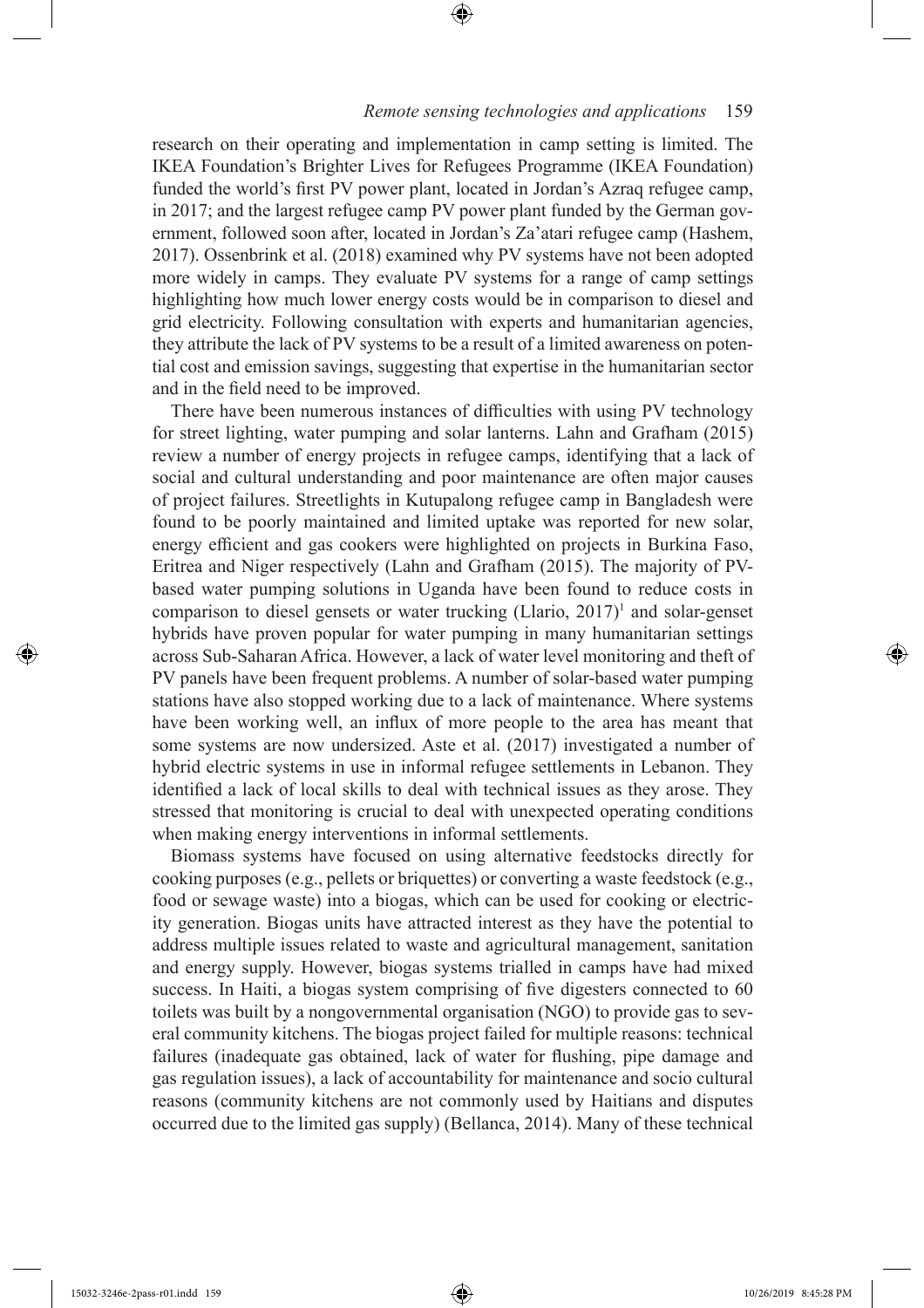issues could be monitored with sensors to provide early detection and reporting of gas and water fow problems.

Despite these difficulties, there are nonetheless large potential benefits to unlock. Lehne et al.  $(2016)$  assert that efficient cook stoves and solar lanterns could save refugees \$303 million a year against their current spending. And thinking beyond products towards delivery models and the entire value chain (e.g., when implementing a new stove, the fuel type, size, cost and collection method needs to be considered to avoid potential problems) could reap even greater benefts (Lahn and Grafham, 2015).

# **Multi-criteria and multi-objective energy decision making in refugee camps**

Research on the use of decision-making techniques for the design and management of energy provisions in refugee camps remains almost completely unexplored. But having better data coming in also means that we can increasingly make better decisions about how energy solutions should be structured in the future. Decision-making models can play a signifcant role in assisting with camp planning and increasing the success of future energy interventions.

There is now a wide range of energy generation and distribution technology options. However, there are numerous social, technical and economic criteria to consider when trying to deploy and operate sustainable energy services within a refugee camp. Moreover, there are many diferent conficting objectives (e.g., minimising capital costs, unit energy costs, network losses and carbon emissions; maximising human development, accessibility and system efficiencies). These objectives can vary for diferent camps, as do many other constraints and variables (e.g., population size, geographical distribution, available fnances and meteorological conditions). To manage these types of decision-making problems, decision support systems based on multi-criteria analyses and multi-objective optimisation methods have become popular tools for renewable energy planning (Pohekar and Ramachandran, 2004).

Many energy project planners need to consider decisions with a whole host of surrounding issues and repercussions. This makes projects complex and diffcult to manage. Decision makers will typically use their judgement, experience or intuition to make choices rather than using a holistic and structured approach to evaluate fully decision problems; this can result in poor decisions being made or important aspects of a problem not being sufficiently analysed. Saaty (1980) developed a multi-criteria decision-making method known as the Analytical Hierarchy Process (AHP) to provide decision makers with a systematic method of decomposing a complex problem into several more manageable sub-problems. One major advantage of AHP is its ability to encompass both known and unknown data into the decision rationale; where there are gaps in information, expert opinion and judgement can be used. This fexibility is particularly useful as there are often many uncertainties or subjective data in complex decision problems. Applications of AHP originally demonstrated by Saaty included choosing a school for his son and transportation planning. The AHP is now used all over the world in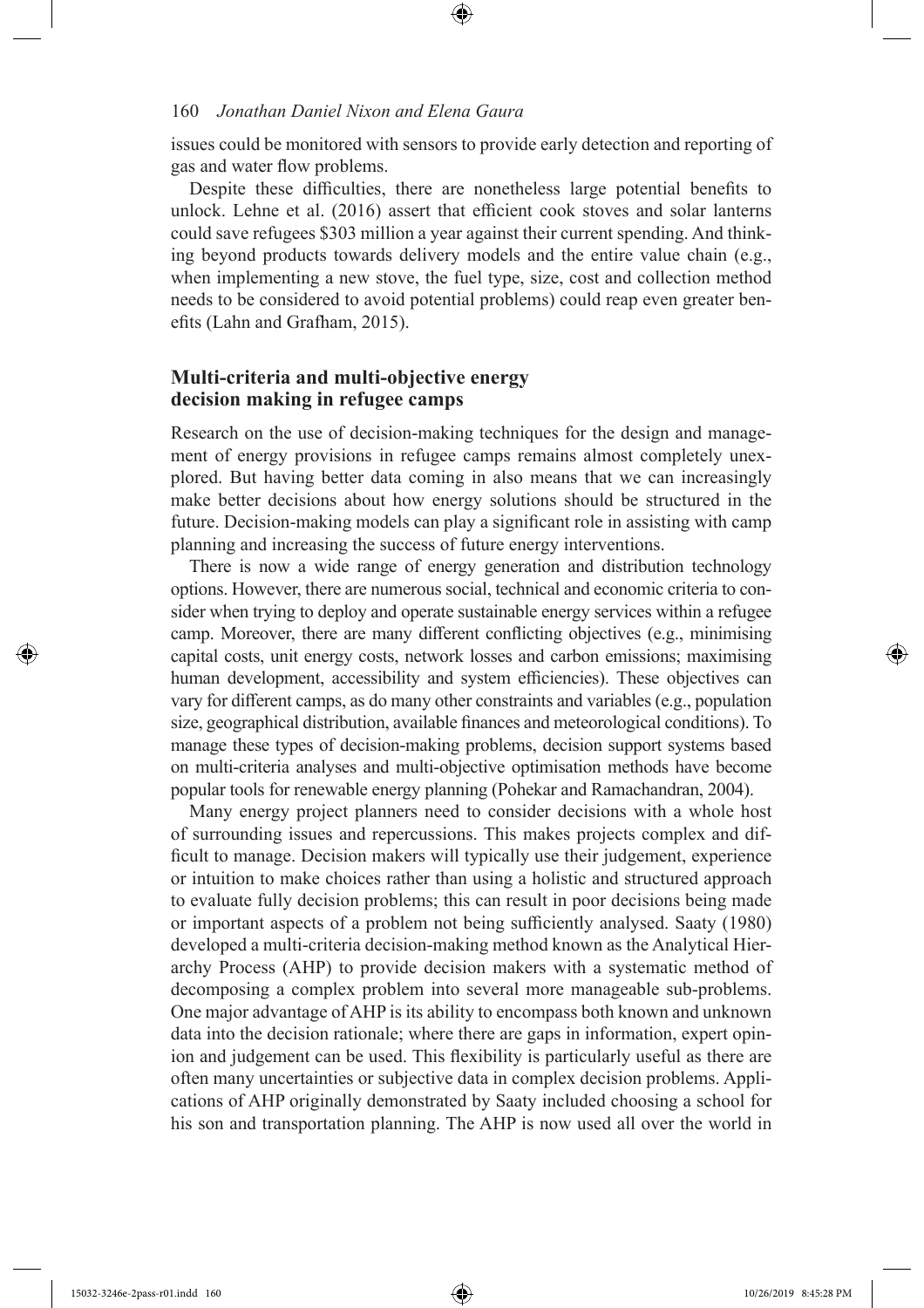a vast range of applications including energy planning, marketing, information technology, education and policymaking (Vaidya and Kumar, 2006).

⊕

The AHP involves three main processes: 1) identifying the decision goal, selection criteria and alternatives, and organising them into a hierarchy; 2) carrying out pairwise comparisons throughout all levels of the hierarchy and checking for consistency and 3) synthesising all the pairwise comparisons to determine each alternative's overall preference (Saaty, 1988). An example AHP framework for selecting an energy technology for a new refugee camp from a fnite number of alternatives is shown in Figure 10.1. In this scenario, it would be invaluable to have data obtained from sensors on prior systems in similar contexts for performance, surplus capacity that goes to waste or activities taking place as monitoring at an individual appliance level.

Despite the benefts of systematic and holistic decision-making models, they have not been utilised for refugee camp energy planning. There are, however, a few examples of such tools being used to address other challenges facing refugee camp sites. Since 2011, hundreds of thousands of refugees have arrived in Turkey from Syria; many remain homeless and new camps need to be built. Çetinkaya et al. (2016) used a multi-criteria approach combined with a Geographical Information System (GIS) to assess new potential camp sites. They used a Fuzzy Analytical Hierarchy Process (AHP) to determine priority weightings for a range of site selection criteria and TOPSIS (The Technique for Order of Preference by Similarity to Ideal Solution) to rank the alternatives sites. A site availability score was determined using GIS and other geographical, infrastructure, risk and social criteria were considered. TOPSIS was used to rank the sites based on an ideal solution formed from a combination of all the sites. Fifteen sites were identifed as potentially better locations than the current refugee camps in Turkey; however, as with any decision-making study, the results are highly dependent on the chosen criteria and experts' options. Whilst decision-making tools can be based on expert judgement, their reliability is improved with good quality data.



*Figure 10.1* Example hierarchy for refugee energy technology selection using AHP Source: Author's own.

 $\textcolor{blue}{\textcircled{\bullet}}$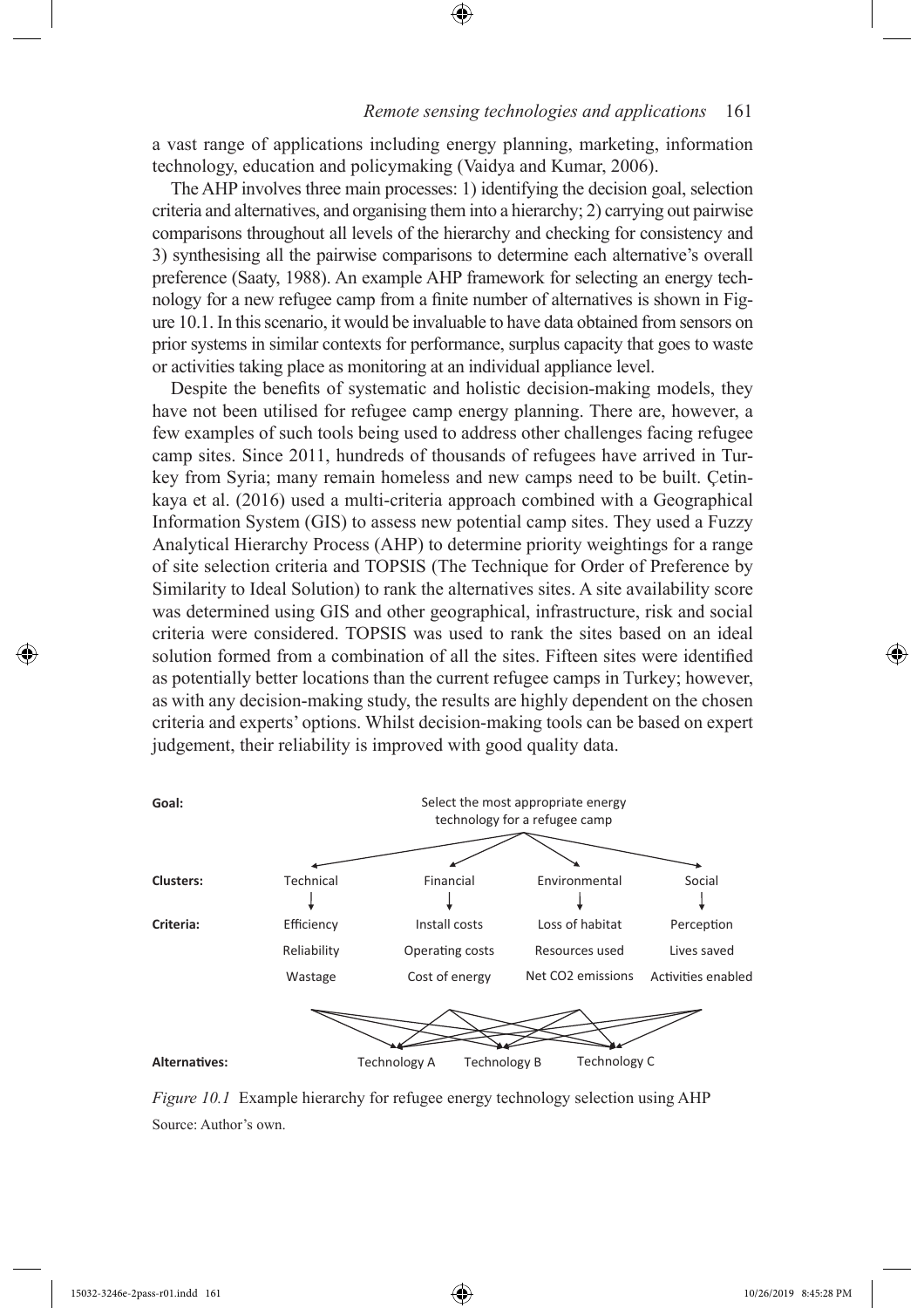Garfi et al. (2009) used AHP to consider four alternative waste collection strategies for a refugee camp in Saharawi. In addition to technical, fnancial and social criteria, they took into account environmental impact, human development index and millennium development. Hosseini et al. (2016) used the Integrated Value Model for Sustainable Assessment (MIVES) model (a ranking method which is similar in principal to AHP) for assessing temporary housing units, including water and energy needs. They compared a number of diferent material and prefabricated components for temporary housing units and suggested that pressed reeds and concrete masonry units were the most sustainable options. Other extensions of AHP have also grown in popularity such as the Analytical Network Process to consider interdependences between criteria (Saaty, 2004) (see Figure 10.2). For example, there is a relation between the cost of a system and technical performance. There are also dependences between social and technical criteria, such as reliability and perception; failure to consider these interdependences can infuence the recommendations arising from decision-making studies.

⊕

When there is a large number or infnite number of alternatives, multi-criteria decision-making methods can be used to fnd an optimal solution via an algorithm. For example, optimisation of micro-grids using multi-criteria decision-making techniques is a well-studied area, with researchers investigating both system component and control optimisation. This is due to there being are a large number of diferent energy generation and storage combinations, which can all be controlled in a variety of diferent ways. System design decision criteria include capacity of the generating units, type of generating units and fnancing models. However, there are also many constraints and objectives to consider for system control (e.g., managing peak power demand and equipment loading in order to minimise system inefficiencies and energy costs). Researchers have tackled the problem using numerous optimisation approaches (e.g., linear programming, genetic algorithms



*Figure 10.2* Comparison of AHP (left) and ANP (right) frameworks Source: Author's own.

 $\textcolor{blue}{\bigcirc}$ 

◈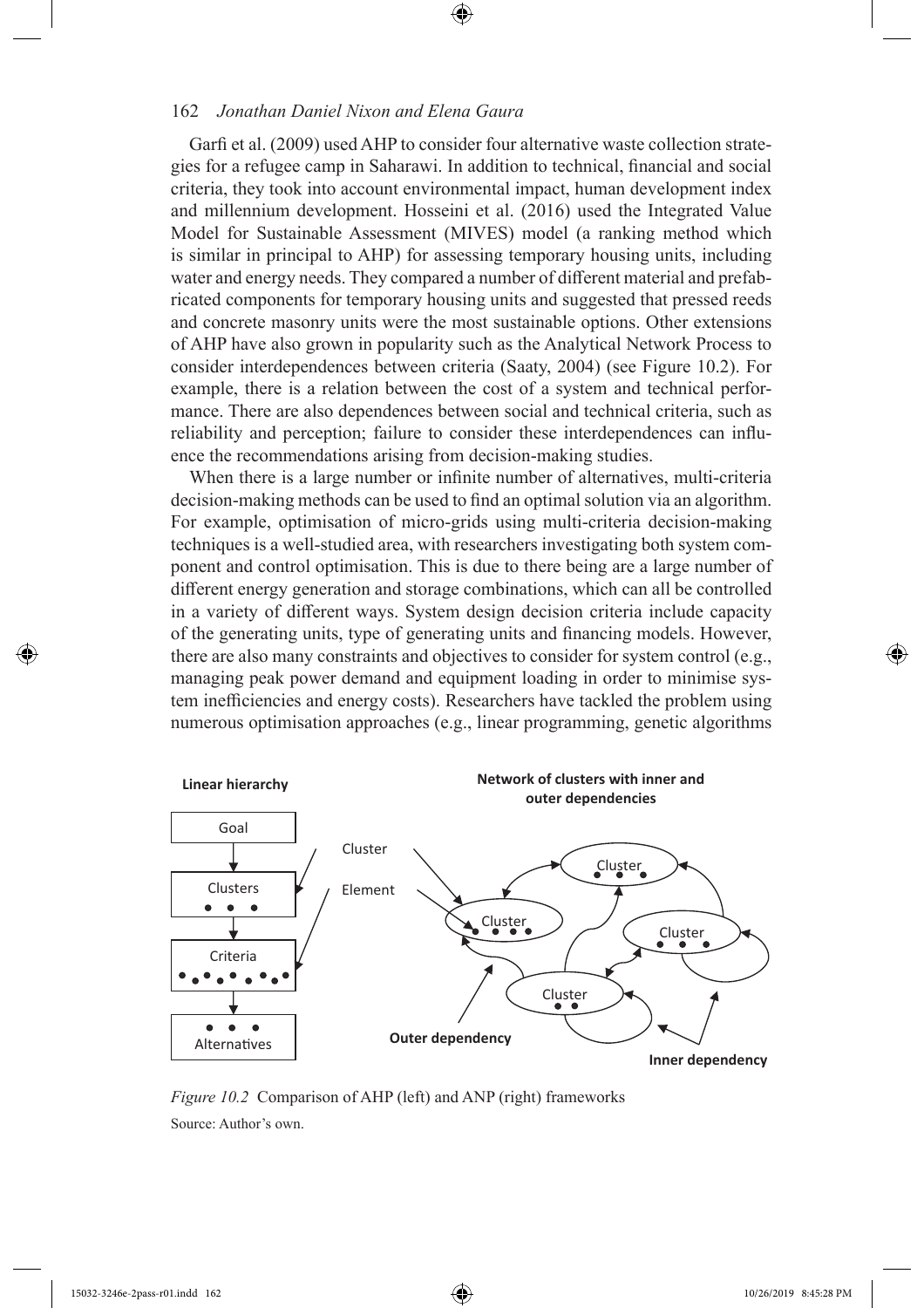and particle swarm optimising), considering aspects such as maximising profts and environmental benefts (Tezer et al., 2017; Moghaddam et al., 2012; Sawle et al., 2018; Dawoud et al., 2018). Dufo-López et al. (2016) outlined a micro-grid multi-objective optimisation method for a refugee camp in Tindouf, Algeria. They used a multi-objective evolutionary algorithm for component selection and sizing based on net present cost, human development index and job creation objectives. Using a genetic algorithm, they outline a control strategy for minimising net present cost. A micro-grid solution based on photovoltaic, wind, diesel and battery technologies was outlined, but the authors do not go on to compare their results with the technologies already being used at the case study location, which included diesel generators and PV panels. Therefore, the benefts achieved by the optimisation method remain largely unknown.

❀

# **Micro-grid control and demand side management strategies**

Although most camps do not have access to electricity, there are an increasing number of humanitarian energy interventions, which are prioritising micro-grids. A common approach for micro-grid control is to implement an energy dispatch model, which seeks to minimise instantaneous running costs whilst meeting a total load plus any losses. This is known as an economic dispatch model; however, this approach may not be suitable for refugee camps due to diferences in fnancing arrangements. Demand response programs aim to reduce peak loads by actions being taken by the energy users in response to time varying prices. This would be difficult to implement in a refugee camp, but a simpler request and priority-based approach could be easier for refugees to understand. This would be a form of an incentive-based scheme, designed to incentive users to reduce consumption during peak loads rather than a price-based program, where consumers voluntarily reduce demand based on forward market prices (see Figure 10.3). However, such systems require intelligent interfaces for users to interact with, and engaging with users in this way can be challenging.

To reduce the uncertainty posed by renewable energy inputs into a micro-grid, Aghajani et al. (2017) proposed an incentive-based demand response program





Source: Aghajani et al., 2017.

 $\textcolor{blue}{\textcircled{\bullet}}$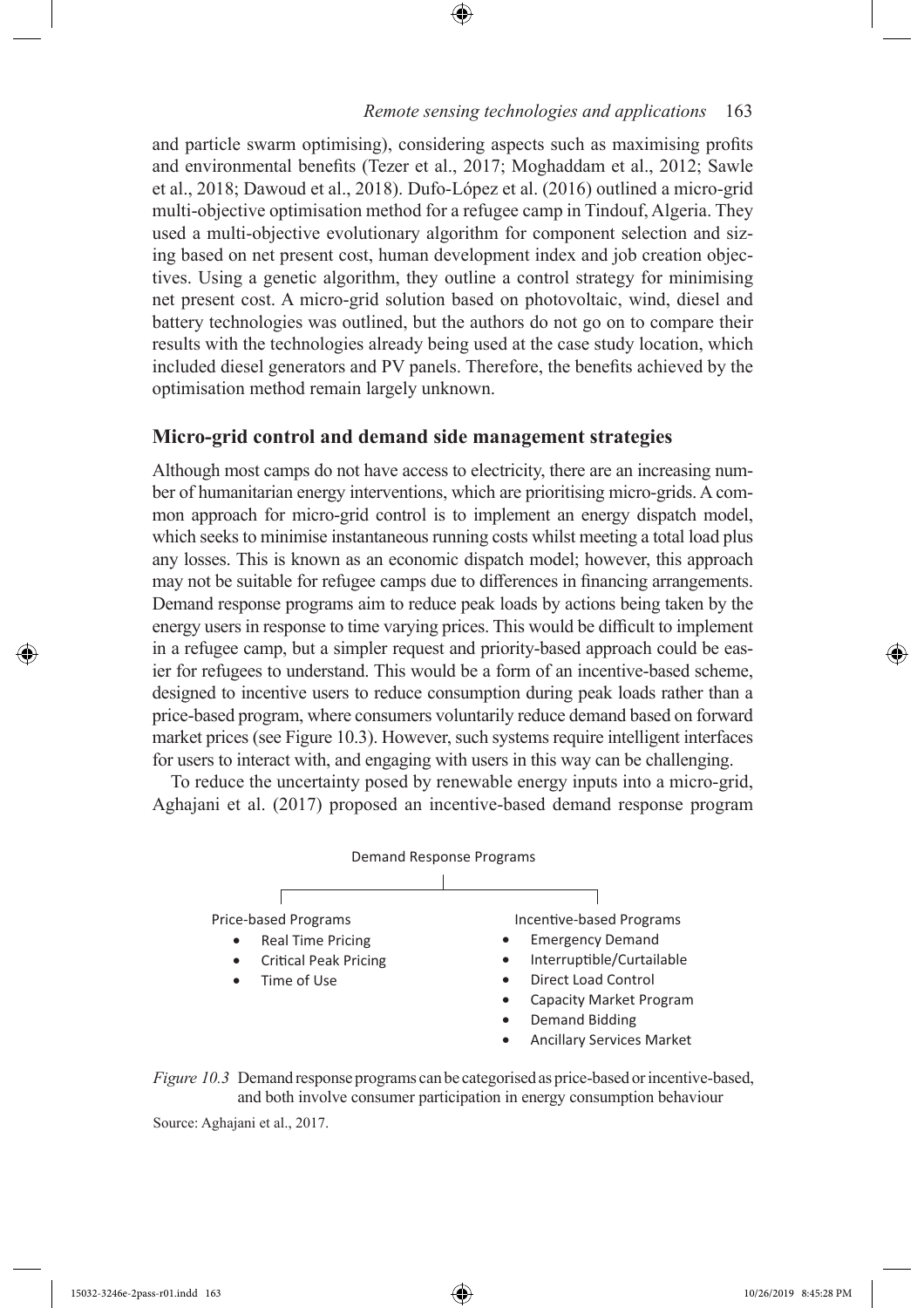and optimisation method based on probabilistic programming and particle swarm optimisation. The demand response programme objective function was to minimise operational costs and pollution emissions. A number of price package strategies were ofered to implement the demand response programme, with lower pricing being ofered during low demand periods. Probabilistic programming was used to predict next-day solar and wind generation capabilities. They conclude that if energy users participated in the incentive-based demand response program, costs and emissions could be reduced respectively by 21% and 14%.

⊕

Khan et al. (2015) review home energy management systems and demand response program options in various scenarios. They highlight that demand response programs for small residential and commercial areas based on critical peak pricing and load control in the USA have proven very successful. The use of enabling (information communication technology) ICT, sensing and measuring devices is essential to enable smart grid options via a home EMS. A home EMS comprises of a product, which monitors, controls and analyses energy usage within the home, and it functions to reduce energy usage and cost and improve comfort. With the emergence of low-cost and low-power wireless sensors that can be used to control networks and for diagnostics, there is the possibility of them now being used in refugee camp EMS design for the frst time to improve automation and intelligence.

#### **The role of sensors for energy planning**

Sensors embedded in EMSs are widespread, although a new wave of products and research propose the use of 'per appliance' data to forecast, schedule and control the distribution of energy in renewable based energy delivery systems. Large data sets can now be obtained and stored by energy providers to help them better understand energy usage patterns and emerging behavioural traits. For example, BBOXX, a solar home system provider, is using big data to better understand their systems and predict long-term trends in Kakuma refugee camp (see Chapter 9). Maintenance can be improved by detecting and predicting faults. Payment trends can be evaluated, and operational teams can support their customers more efectively. This information can also be used to inform and devise tools for behaviour change (for example provide user education on effective use of small/ limited available energy or help users reduce energy consumption to prevent fuel poverty) or to better plan for/design new energy systems in similar settings. In the context of a refugee camp, quantitative data such as this will help to establish energy patterns and preferences; data that largely remains unknown and is critical to improve energy interventions in camp settings more widely.

Integrating sensors into energy devices, such as streetlights, solar home systems and cook stoves, could enable important information to be gathered that could help to address some of the challenges that have prevented energy interventions in camps from being more successful (Barman et al., 2017; Graham et al., 2014). Where maintenance problems have been encountered, sensors can be used to detect faults and trigger repair services; these sensors can be seen as 'utility meters' that can aid decisions on where assets cease to provide the planned added value or ♠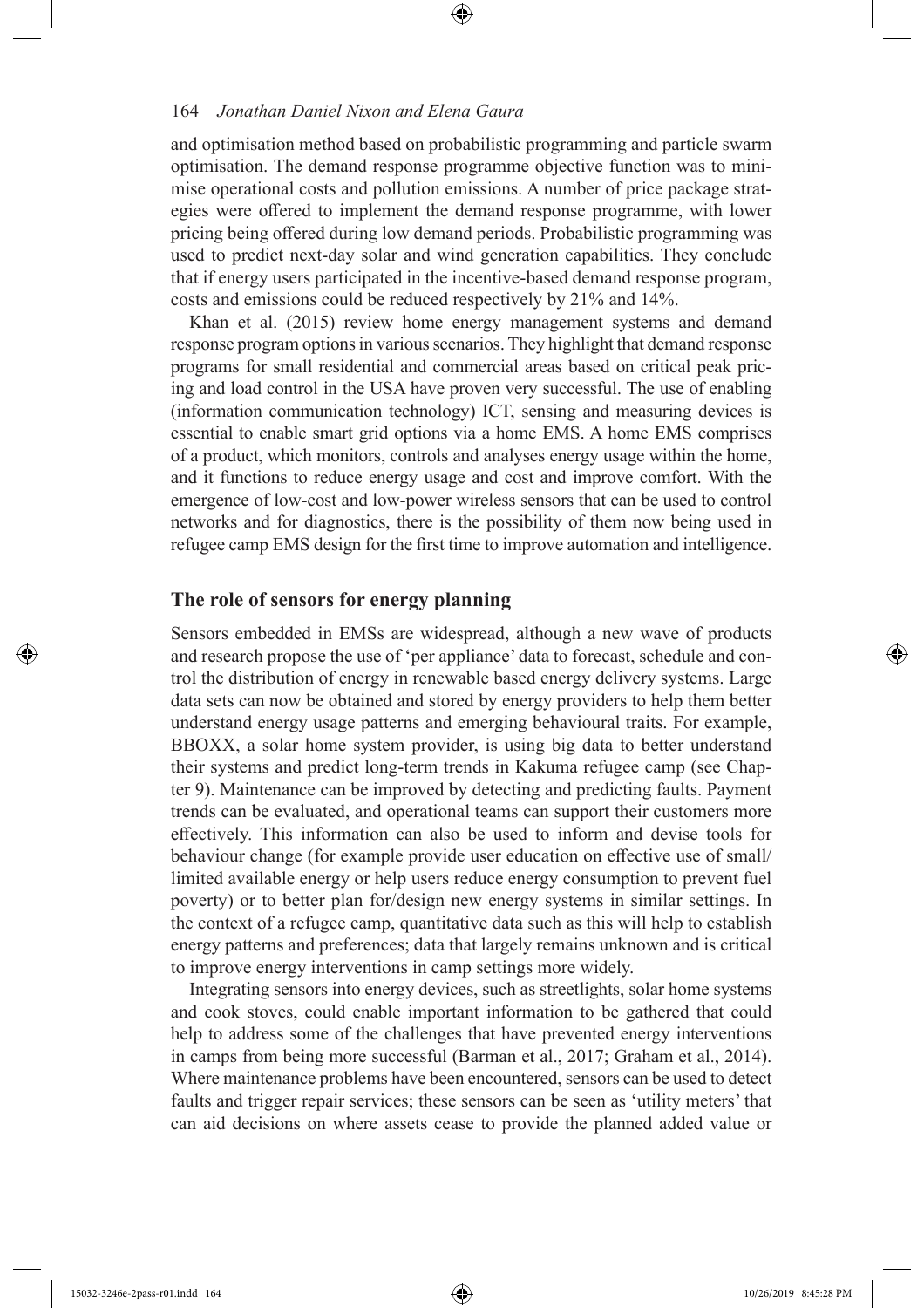where investment needs to be made due to high failure rates or utilisation. With adequate visualisation and interpretation tools, sensors could warn users of polluting emissions from traditional cookstoves and infuence behavioural change (e.g., encouraging the use of an improved cook stove with lower emissions). Table 10.1

 $\bigoplus$ 

| Technology           | Possible<br>sensors                 | Data to monitor                                                                         | Possible Benefit                                                                                                                                                                                                                                                                                                                                                          |
|----------------------|-------------------------------------|-----------------------------------------------------------------------------------------|---------------------------------------------------------------------------------------------------------------------------------------------------------------------------------------------------------------------------------------------------------------------------------------------------------------------------------------------------------------------------|
| Cook stoves          | Thermocouples<br>Emission<br>sensor | Temperature<br>profiles<br>Carbon monoxide<br>and particulate<br>matter emissions       | Temperature sensors telling users of<br>efficient cook stoves when they have<br>become too hot and dangerous.<br>Inform households when air quality<br>has become dangerous                                                                                                                                                                                               |
| <b>Biogas</b>        | Flowmeter<br>Thermocouples          | Gas yield<br>Digester<br>temperature                                                    | Detection of fouling, resulting in<br>the inhibition of microorganisms;<br>improved control of loading rates.<br>Increase in gas yields                                                                                                                                                                                                                                   |
| Diesel<br>Generator  | Bearing sensors                     | Shaft movement/<br>vibration<br>and engine<br>conversion<br>efficiencies                | Monitor performance/efficiency at<br>low loads<br>Early fault detection and reduced<br>maintenance times and cost.<br>Inform operational change to<br>improve component longevity.                                                                                                                                                                                        |
| Solar<br>Lanterns    | Accelerometer<br><b>GPS</b>         | Movement<br>Location<br>State of charge/<br>battery health,<br>PV/grid<br>charging rate | To show how lanterns are used by<br>households (e.g., at a standstill in<br>the home during the day or out<br>walking at night, how long are<br>they used, how effectively are<br>they being charged during the day,<br>are they getting wet and damaged<br>during rainy seasons, are they being<br>charged using expensive electricity<br>provided from a diesel genset) |
| Solar<br>streetlight | Motion and<br>infrared<br>sensors   | Mobility and use<br>of space                                                            | Better understanding of where and<br>how to operate streetlights in<br>refugee camp settings. Evidence of<br>changes in mobility.                                                                                                                                                                                                                                         |
| Solar home<br>system | <b>GPS</b>                          | Operational status<br>Energy availability,<br>usage patterns<br>and preferences.        | Theft mitigation/maintenance<br>scheduling<br>Operation change, improved battery<br>life and utilisation efficiencies.                                                                                                                                                                                                                                                    |
| Solar water<br>pump  | Ultrasonic<br>sensor                | Ground water<br>level<br>Storage water<br>levels                                        | Early water shortage warnings<br>Enable predictive capabilities to<br>improve water management and<br>distribution, thereby mitigating the<br>risk of prolonged periods of water<br>shortages.                                                                                                                                                                            |

*Table 10.1* Benefts of sensors and data monitoring of alternative energy options in refugee camps

Source: Author's own.

15032-3246e-2pass-r01.indd 165 10/26/2019 8:45:28 PM

◈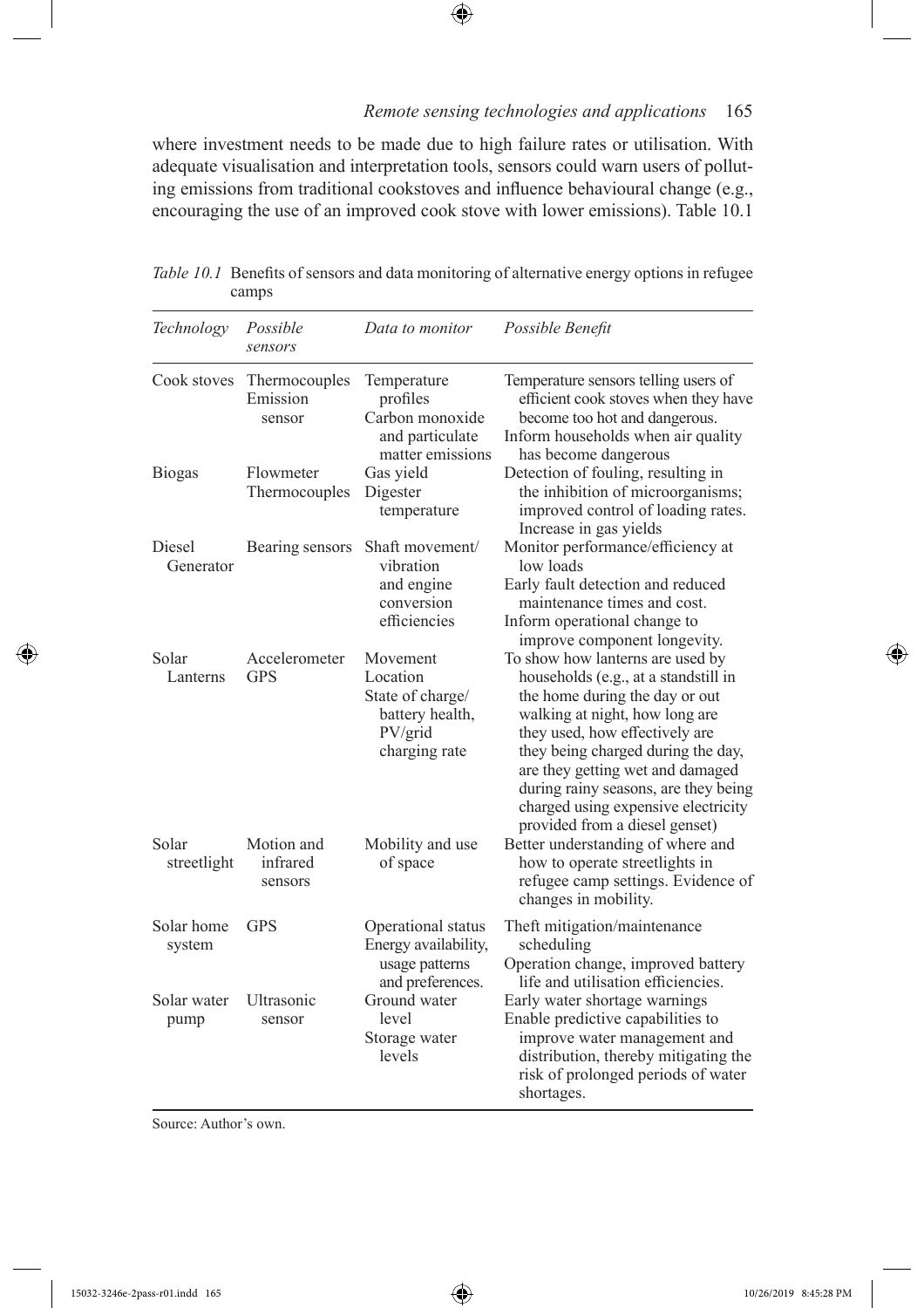summarises some of the alternative sensors to use and data that could be collected on energy intervention in refugee camps and the potential benefts they could enable.

Sensors can be used for improved predictive and automated control (Wu et al., 2010). Imagine streetlamps that can learn patterns of traffic and adapt luminosity and function time, thus enabling energy to be saved and used on other critical services (e.g., health facilities and food refrigeration) and entrepreneurial activities. For water pumping, water levels and quality need to be monitored and, using both forecasted and real-time usage and weather data, water storage and distribution could be managed to avoid long periods of limited water access (Whittle et al., 2013). Similarly, sensor networks are being investigated for improved water irrigation management (Kim et al., 2008). Sensor-based, real-time, decision-making systems in refugee camps will be able to reduce wastage and enable systems to be better balanced. This is critical for camps where fuel, energy and fnancial resources are limited and evidence-based data on energy usage is unavailable.

One example which brings together these themes is the work undertaken by Coventry University in Rwanda where a smart micro-grid is being deployed to provide power to two nurseries and a sheltered playground. The system is set up to monitor the community's energy needs and patterns of use and show how this changes over time. Another objective of the system is to enable the community to negotiate and share the communal resource. In this instance, an appropriate energy management system (EMS) is needed to control and adjust power fows at an individual appliance level based on priorities and usage quotas. This is particularly needed in a camp setting, where resources are limited and user needs and preferences remain largely unknown, making future system design and control a challenge. Coventry University's work also involves deploying stand alone solar systems and smart streetlights, with a similar focus on characterising energy usage and growth in communal activities. At the time of writing it is too early to say whether the work undertaken in Rwanda will generate data that is truly useful for the sector, but the approach could be instructive for others seeking to contribute to better energy system management of refugee camps.

#### **Conclusion**

It is evident that ownership, social acceptance and maintenance are some of the major challenges that need to be addressed to make energy intervention in refugee camps more successful. However, there are a range of tools and technologies which can be utilised to improve the deployment and management of energy interventions in refugee camps.

This chapter has explored the use of multi-criteria, decision-making and optimisation methods, alternative control and distribution strategies and the use of sensors to inform energy system management. Despite the widespread use of multi-criteria decision making for energy planning, it has not yet been taken up for refugee camp energy planning. Refugee camps face multifarious planning problems, which could beneft signifcantly from holistic systematic decision

 $\textcolor{blue}{\textcircled{\bullet}}$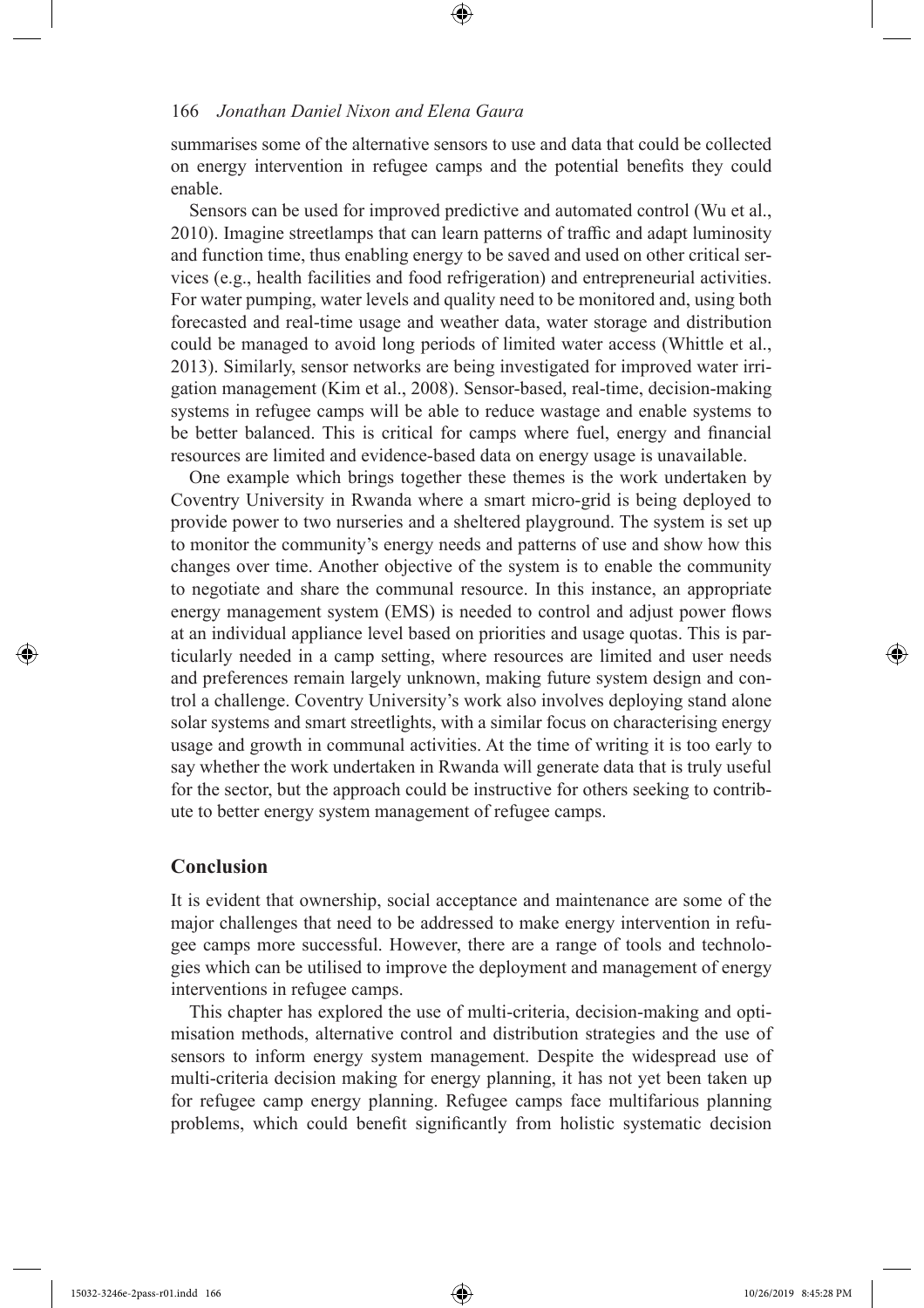making, given the wide range of conficting technical, economic, social and risk criteria and energy technologies solutions that could potentially be used for generation and distribution.

Decision-making tools could play an important role in the future to improve sustainable deployment of energy services in camps. Micro-grid and microgrid optimisation is another area which has been widely studied, but again it has not been fully explored in the context of refugee camps. Optimal power dispatch and demand side management of hybrid energy solutions remains an exciting area of research for refugee camps as it could signifcantly reduce energy prices.

Nevertheless, energy usage data still needs to be gathered at camps using sensors, both before and after any intervention, and sensors will play a crucial role in enabling intelligent energy systems to provide cheaper and more reliable services. Sensors will enable systems to be maintained more efectively, reducing downtimes and operating costs, and improve system performance. They will also enable users to use their energy resource more efectively – thereby providing immediate benefts – but they will also capture important data to enable energy technologies to be designed and implemented more efectively to best meet a community's needs in the future.

#### **Note**

1 Settlements in Adjumani, Moyo, Yumbe and Arua receiving 90 truck deliveries a month were costing the UNHCR \$400,000 per month.

## **Bibliography**

Aghajani, G. R., Shayanfar, H. A. and Shayeghi, H. (2017), 'Demand Side Management in a Smart Micro-Grid in the Presence of Renewable Generation and Demand Response'. Energy 126, 622-637 Amin Hosseini, S. M., De La Fuente, A. and Pons, O. (2016), 'Multi-Criteria Decision-Making Method for Assessing the Sustainability of Post-Disaster Temporary Housing Units Technologies: A Case Study in Bam, 2003'. Aste, N., Barbieri, J., Berizzi, A., Colombo, E., Del Pero, C., Leonforte, F., Merlo, M. and Riva, F. (2017), 'Innovative Energy Solutions for Improving Food Preservation in Sustainable Cities and Society 20, 38-51

Humanitarian Contexts: A Case Study from Informal Refugees Settlements in Lebanon'. Barman, M., Mahapatra, S., Palit, D. and Chaudhury, M. K. (2017), 'Performance and Impact Evaluation of Solar Home Lighting Systems on the Rural Livelihood in Assam,

India'. Bellanca, R. (2014), 'Sustainable Energy Provision among Displaced Populations: Policy and Practice', *Chatham House, The Royal Institute of International Afairs*. Energy for Sustainable Development 38, 10-20

Çetinkaya, C., Özceylan, E., Erbaş, M. and Kabak, M. (2016), 'GIS-Based Fuzzy MCDA Approach for Siting Refugee Camp: A Case Study for Southeastern Turkey'.

- Dawoud, S. M., Lin, X. and Okba, M. I. (2018), 'Hybrid Renewable Microgrid  $\sum$ ization Techniques: A Review'. Renewable and Sustainable Energy Reviews 82, 2039-2052
- Dufo-López, R., Cristóbal-Monreal, I. R. and Yusta, J. M. (2016), 'Optimisation of PVwind-Diesel-Battery Stand-Alone Systems to Minimise Cost and Maximise Human Development Index and Job Creation'. Renewable Energy 94, 280-293

AuQ47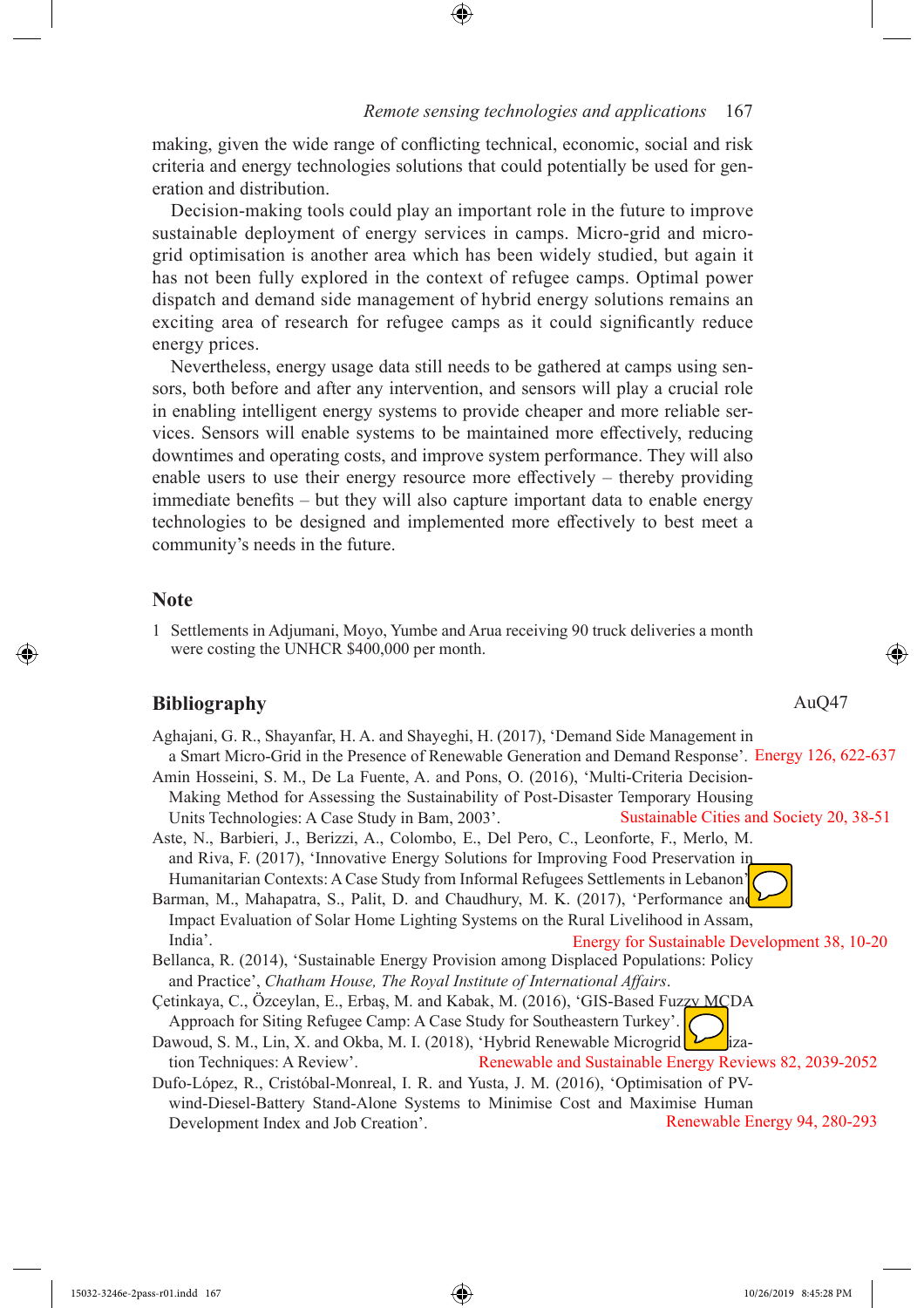- Garfì, M., Tondelli, S. and Bonoli, A. (2009), 'Multi-Criteria Decision Analysis for Waste Management in Saharawi Refugee Camps'. Waste Management 29, 2729-2739
- Grafham, O. and Lahn, G. (2018), 'The Cost of Fuelling Humanitarian Aid', *Chatham House*, London.
- Graham, E. A., Patange, O., Lukac, M., Singh, L., Kar, A., Rehman, I. H. and Ramanathan, N. (2014), 'Laboratory Demonstration and Field Verification of a Wireless Cookstove Sensing System (WiCS) for Determining Cooking Duration and Fuel Consumption'.

Hashem, M. (2017), 'Jordan's Za'atari Camp Goes Green with New Solar Plant [Homepage of UNHCR]', 29 November. www.unhcr.org/news/latest/2017/11/5a0ab9854/jor dans-zaatari-camp-green-new-solar-plant.html (accessed 19 March 2019).

IKEA (2015), 'Brighter Lives for Refugees', 29 November. www.ikeafoundation.org/ (accessed 19 March 2019).

Khan, A. A., Razzaq, S., Khan, A., Khursheed, F. and OWAIS (2015), 'HEMSs and Enabled Demand Response in Electricity Market: An Overview'.

Kim, Y., Evans, R. G. and Iversen, W. M. (2008), 'Remote S $\sum$  and Control of an Irrigation System Using a Distributed Wireless Sensor Network', *IEEE Transactions on Instrumentation and Measurement*, 57 (7), 1379–1387.

- Lahn, G. and Grafham, O. (2015), 'Heat, Light and Power for Refugees, Saving Lives, Reducing Costs', *Chatham House, The Royal Institute of International Afairs*.
- Lehne, J., Blyth, W., Lahn, G., Bazilian, M. and Grafham, O. (2016), 'Energy Services for Refugees and Displaced People', *Energy Strategy Review*. 13-14, 134-146
	- Llario, A. I. (2017), 'Visit Report Solar and Water Initiative: Refugee Settlements in Northern Uganda – 10th January to 6th February 2017', *International Organization for Migration*.
	- Moghaddam, A. A., Seif, A. and Niknam, T. (2012), 'Multi-Operation Management of a Typical Micro-Grids Using Particle Swarm Optimization: A Comparative Study'.
	- Ossenbrink, J., Pizzorni, P. and Plas, T. (2018), 'Solar PV Systems for Refugee Ca A Quantitative and Qualitative Assessment of Drivers and Barriers', *D-MTEC*, Switzerland.
	- Pohekar, S. D. and Ramachandran, M. (2004), 'Application of Multi-Criteria Decision Making to Sustainable Energy Planning – A Review', *Renewable and Sustainable Energy Reviews*, 8, 365–381.
	- Saaty, T. L. (1980), 'The Analytic Hierarchy Process: Planning, Priority Setting, Resource Allocation'. *McGraw-Hill International Book Co*, New York and London.
	- Saaty, T. L. (1988), 'What Is the Analytic Hierarchy Process?' *Springer*, New York.

Saaty, T. L. (2004), 'Fundamentals of the Analytic Network Process – Dependence and Feedback in Decision-Making with a Single Network', *Journal of Systems Science and Systems Engineering*, 13, 129–157.

- Sawle, Y., Gupta, S. C. and Bohre, A. K. (2018), 'Socio-Techno-Economic Design of Hybrid Renewable Energy System Using Optimization Techniques'. Renewable Energy 119, 459-472
- Tabaro, N., Gerrard, M. and Quick, D. (2014), 'Safe Access to Fuel and Energy (SAFE): Preliminary Findings from Musasa and Kinama Refugee Camps in Burundi', *Women's Refugee Commission*.
- Tezer, T., Yaman, R. and Yaman, G. (2017), 'Evaluation of Approaches Used for Optimization of Stand-Alone Hybrid Renewable Energy Systems'.
- Unhcr (2014), 'Global Strategy for Safe Access to Fuel and  $\mathbf{V}$ : A UNHCR Strategy 2014–2018', *United Nations High Commissioner for Refugees*.
- Vaidya, O. S. and Kumar, S. (2006), 'Analytic Hierarchy Process: An Overview of Applications', *European Journal of Operational Research*, 169, 1–29.

AuQ48

♠